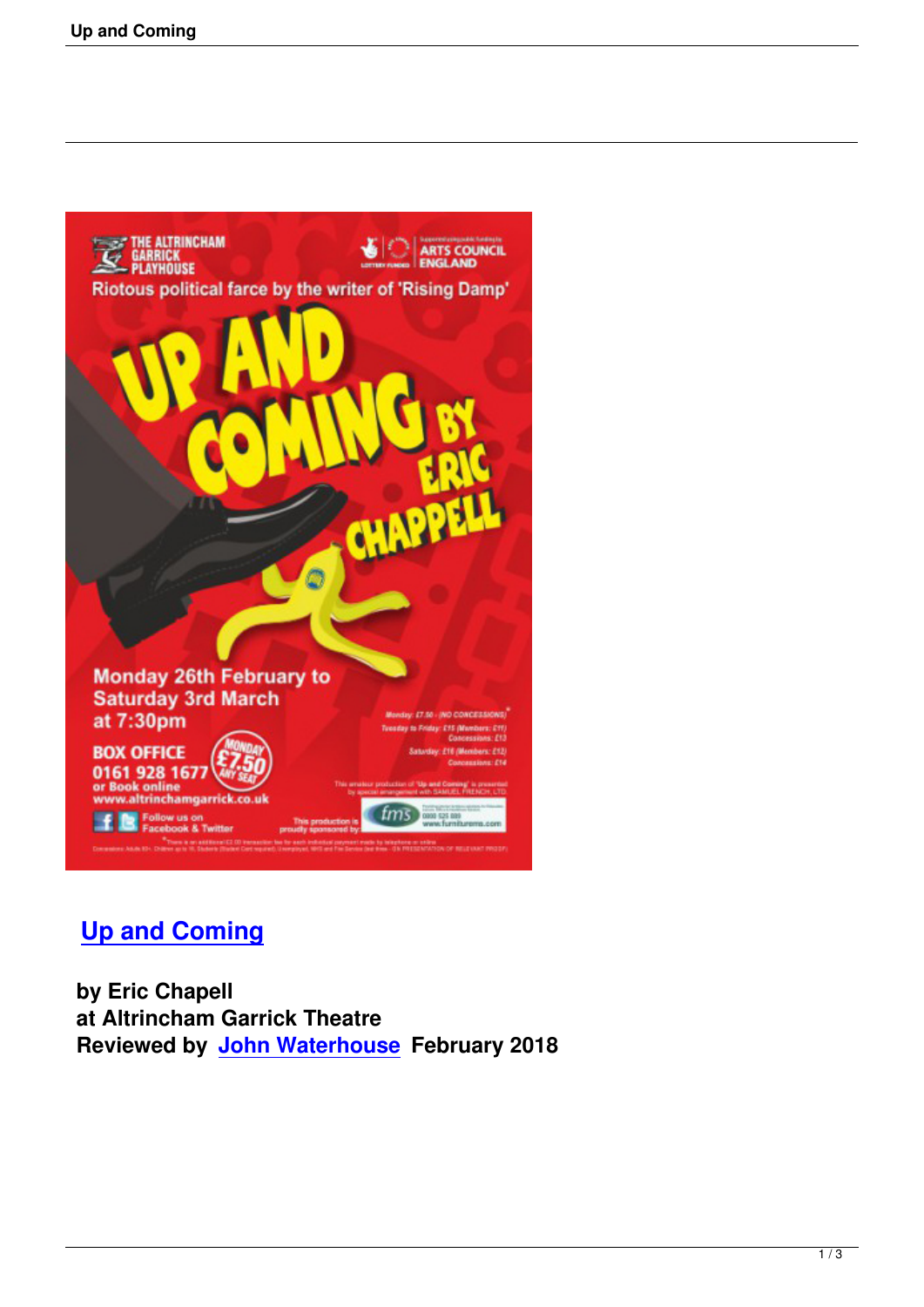Politics, like it loathe it, is always with us; the subject of Brexit seeming exhaustible and political satires can give some respite with certain issues giving rise to complete plays. *Up and Coming* is set against a political backdrop but there is not a single issue or political policy mentioned in the entire play and there is nothing to identify any of the characters with any political persuasion.

The target here being simply the egos and failings of MPs with the politicians - who are all male - more akin to jockeys in a horse race, all trying to get the most powerful position possible by whatever means whilst enjoying their vices along the way. There is no attempt to look in any detail at the political processes, as in 'Yes Minister' or set the action against any event or issue. *Up and Coming* 

could be placed in the same genre as the classic Ray Cooney farce 'Out of Order', again set in a posh hotel bedroom with an MP trying to keep their indications under wraps.

Altrincham Garrick must have one of the finest theatres of any amateur drama group in the country and the ample stage area was given full justice with a superb set of a sumptuous hotel bedroom and lounge. This is matched with impeccable costuming, including some dapper 'power-suits', and all the cast delivered their lines crisply. There is much to enjoy in *Up and Coming* but

unlike a typical farce, the pace remains almost constant throughout, which is a pity because there are several opportunities in this play where the ante could have been significantly raised, essentially by delivery at a faster pace and with much more emotive acting.